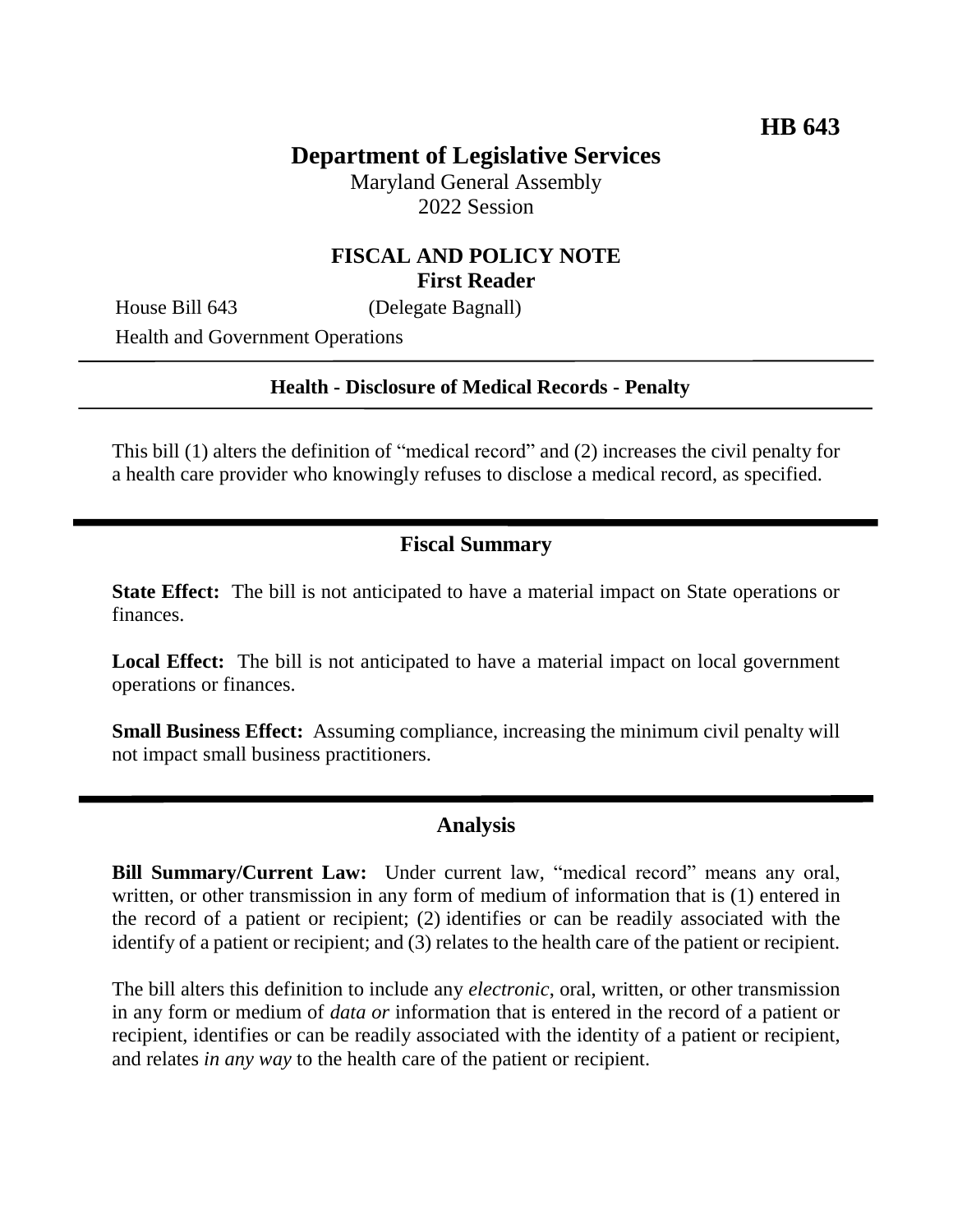Under current law, "medical record" includes:

- documentation of disclosures of a medical record to any person who is not an employee, agent, or consultant of the health care provider;
- file or record maintained by a pharmacy of a prescription order that identifies or may be readily associated with the identity of a patient;
- documentation of an examination of a patient regardless of who requested the examination or is making payment for the examination; and
- file or record received from another health care provider that relates to the health care of a patient or recipient received from that health care provider and identifies or can readily be associated with the identity of the patient or recipient.

The bill adds that a "medical record" includes data or information relating to any electronic, oral, written, or other transmission regarding the health care of a patient or recipient (1) regardless of how or by whom the data or information was initially created or is maintained or stored and (2) maintained for auditing purposes, including by the American Society for Testing and Materials.

Under current law, a health care provider who in good faith discloses or does not disclose a medical record is not liable in any cause of action arising from the disclosure or nondisclosure of the medical record.

### *Civil Penalties*

Under current law, if a health care provider knowingly refuses to disclose a medical record within a reasonable time but no more than 21 working days after the date a person in interest requests the disclosure, the health care provider is liable for actual damages. In addition, any person, including a health care provider, who knowingly violates any provision of Title 4, Subtitle 3 of the Health-General Article is liable for actual damages.

The bill increases this civil penalty to the greater of actual damages or \$1,000.

### *Criminal Penalties*

Under current law, a health care provider may not refuse to disclose a medical record on the request of a person because of the failure of the person to pay for health care rendered. A health care provider who violates this provision is guilty of a misdemeanor and subject to a fine of up to \$1,000 for a first offense and up to \$5,000 for each subsequent conviction.

A person who knowingly and willfully violates the confidentiality of a medical record is guilty of a misdemeanor and subject to a penalty of up to \$50,000 and/or imprisonment for